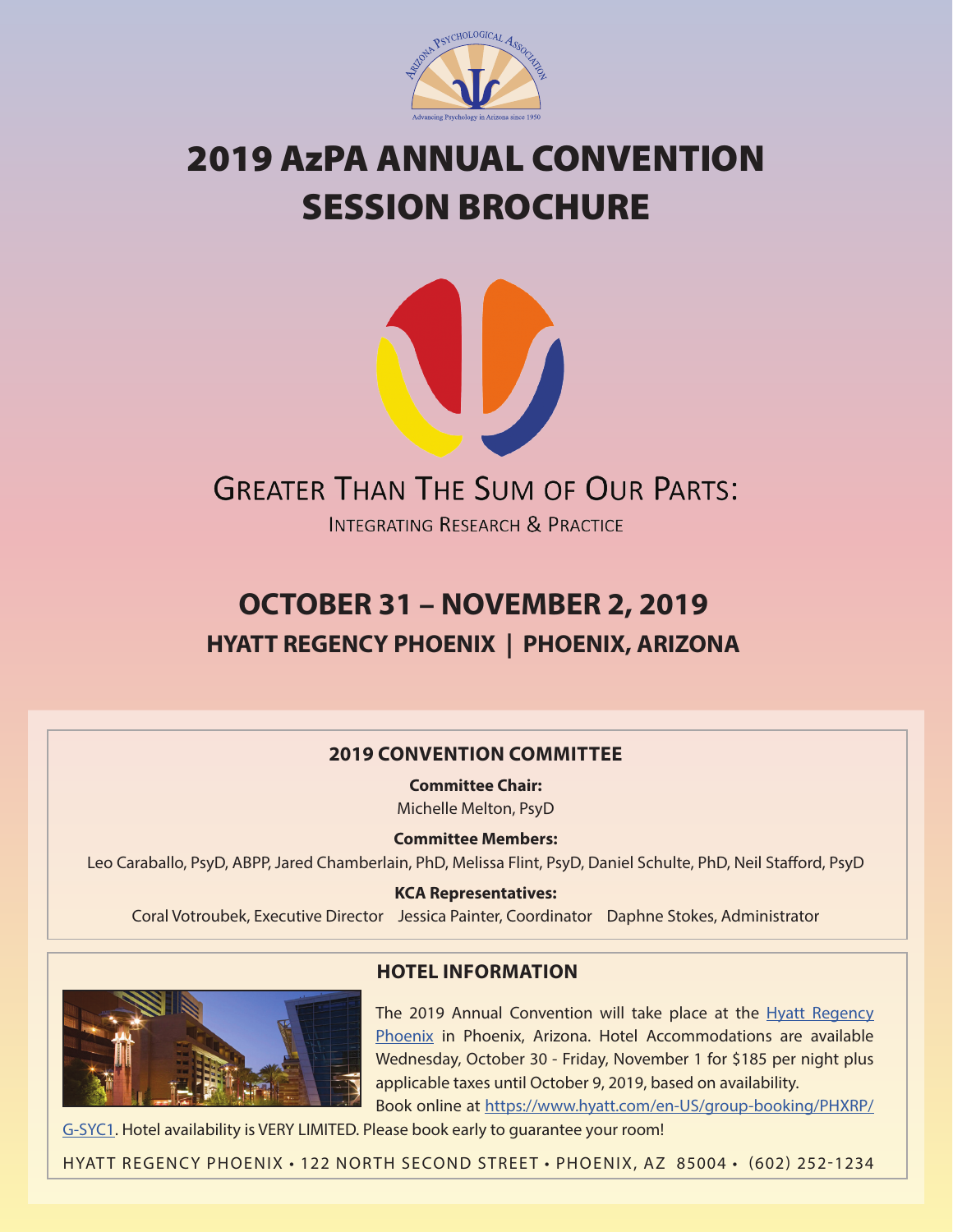

# **\_\_\_\_\_\_\_\_\_\_\_\_\_\_\_\_\_\_\_\_\_\_\_\_\_\_\_\_\_\_\_\_\_\_\_\_\_\_\_ 2019 ANNUAL CONVENTION**

# **SESSION DESCRIPTIONS AND LEARNING OBJECTIVES**

**Visit [www.AzPA.org](https://azpa.org/index.php) for up-to-date program and speaker information.**

**[Click here to view all speaker bios](https://azpa.starchapter.com/images/downloads/azpa_2019_convention_speaker_bios_final.pdf)**



# **THURSDAY, OCTOBER 31**

**Registration Begins at 8:30 a.m.**

# **Pre-Convention Program 9:00 a.m. – 4:00 p.m. (includes 1 hour lunch break)**

6 CE Credits are available for attendance at either Thursday session

### **Session I: Effective supervision practices: A trick or a treat?**

#### **Michael Redivo, PhD, Ruchi Bhargava, PhD, Sylvia Cohen, PhD, Andy Hogg, PhD, ABPP, Lisa Merrin, PhD, Cindy Olvey, PsyD, Alison Reuter, PhD, ABPdN, Daniel Schulte, PhD**

In the spirit of Halloween, this 6 hour workshop is designed to address some of the scary and tough dynamics within supervision. The training offers a blend of process and pragmatics within the supervision of mental health professionals. We will cover 6 topic areas, including: 1) management of generational differences between you and your supervisee; 2) update of current supervision requirements for pre-doctoral and post-doctoral students; 3) administrative supervision; 4) challenging and growing your supervisees; 5) going out of your comfort zone; and 6)dealing with insecurities in supervision (supervisor and supervisee).

Each topic area will include a didactic component, as well as the use of live role play examples as the basis for discussing the application of concepts addressed in the didactic section. The role plays will demonstrate supervision reflecting challenging situations related to the topic areas, while incorporating active involvement of the audience in problem solving. The role plays will be followed by a question and answer period to help facilitate more learning, and providing the opportunity for addressing other specific situations faced by workshop participants.

# **Learning Objectives**

- 1) Identify how generational issues impact supervision and how to use such differences to enhance the process
- 2) Identify how administrative supervision is different from clinical supervision and 3 ways to manage challenging administrative supervisory issues
- 3) Identify 2 ways of assessing and supporting supervisees to challenge themselves to grow and expand skill level
- 4) Demonstrate 3 ways to recognize and manage insecurities as a supervisor and use this to help strengthen the supervisory process
- 5) Describe updates on supervisory requirements for pre-doctoral and post-doctoral trainees

# **Session II: The coaching workshop**

#### **Rick Day, PsyD, PhD, MBA, ABPP, John Blattner, PhD**

This workshop is for clinicians who are interested in developing skills beyond their current training and practice, shifting into or expanding professional activities in coaching. For some, this may mean a complete shift, others may prefer a blended practice. We will address both. We look forward to providing an approach to support your journey of this path as you begin or continue your development in coaching.

### **Learning Objectives**

- 1) Discuss the similarities and differences between psychotherapy and coaching as well as describe common coaching dilemmas and derailment risks
- 2) Identify the frameworks and core competencies clinicians have that can serve as important aspects in the foundation for coaching work
- 3) Analyze different frameworks, methods and tools that are commonly used in coaching
- 4) Discuss common dilemmas, boundary challenges, and ethical considerations in coaching
- 5) Develop a framework to anchor and extend experience (skills and perspectives) in coaching

### **6:00 – 7:00 p.m. • Annual Business Meeting**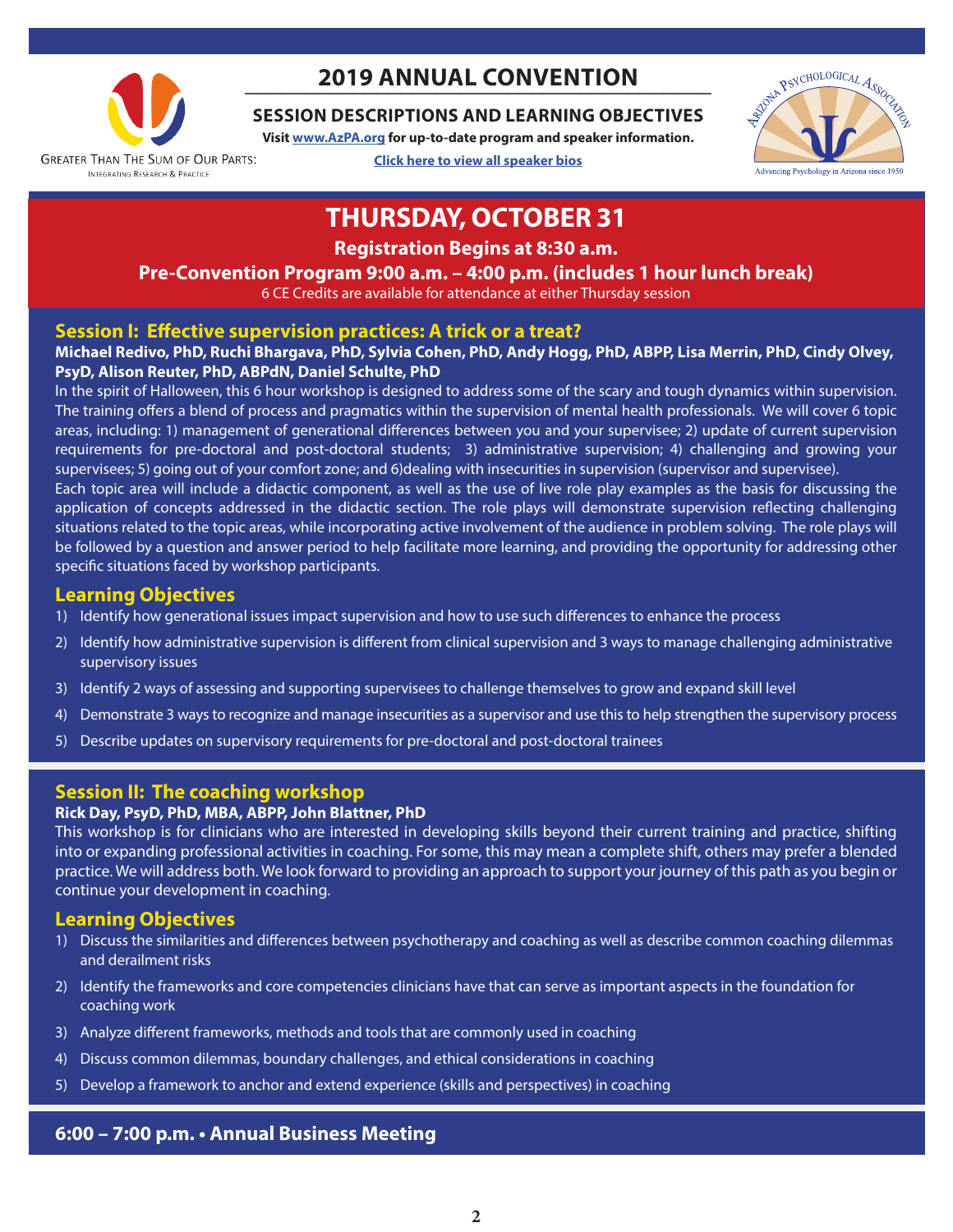# **FRIDAY, NOVEMBER 1**

#### **7:00 – 8:00 a.m. • Breakfast and Sunrise Yoga Session**

### **8:00 – 8:30 a.m. • Welcome and Introductions**

#### **8:30 – 10:00 a.m. • Morning Keynote • 1.5 CE**

#### **Morning Keynote: Building a disability-friendly practice: Reflections on utilizing research to create a niche private practice**

#### **Megan Carlos, PhD**

This presentation sets out to accomplish two specific goals. First, it seeks to frame how research, widely-defined, can be utilized to inform the development of clinical practice with a specific population, namely individuals with disabilities. Multiple examples of how utilizing literature review and conducting small-scale qualitative studies are tools to better understand the clinical needs of a specific population will be provided. Second, this presentation seeks to present information on how to best serve the treatment needs of individuals with disabilities. This presentation will draw from research within psychology, disability studies, sociology, and medicine to illustrate how there are multiple ways to define disability, to describe common experiences of individuals with disabilities, and to describe components of culturally-competent treatment of individuals with disabilities in psychotherapy. Findings of small-scale qualitative studies about the needs of clients with specific disabilities will also be referenced.

#### **Learning Objectives**

- 1) Distinguish between at least 2 models of disability and articulate the relevance of these models to clinical practice
- 2) Describe 2 interpersonal experiences of individuals with disabilities, and how these experiences influence treatment relationships
- 3) Summarize 3 ways in which research can be utilized as tools to improve the cultural competency of your practice

#### **10:00 – 11:00 a.m. • Sponsor Break and Poster Session •** *This break is sponsored by Crisis Response Network*

#### **10:15 – 10:50 a.m. • Red House Medical Billing Presentation**

#### **Jeff Hillam**

#### **11:00 a.m. – 12:30 p.m. • Breakout Session I • 1.5 CE**

# **Session I A: Transgender 101: Basics of affirmative care**

#### **lore m. dickey, PhD**

This session will provide participants with basic knowledge about transgender and gender nonconforming people. The session will also include a focus on the practice of affirmative care. Affirmative care is defined as culturally competent care that centers the work on the client and their needs. Providers who practice affirmative care address the ways that institutional barriers and intersecting identities impact a transgender person. In addition to providing information about clinical practice, the presentation will be informed by ethical considerations including autonomy, confidentiality, and multiple relationships. Providers who are new to working with transgender and gender nonconforming people will find this session to be informative and a general basis for understanding the unique needs of the community. There is no one-size-fits-all approach to work with trans people. Although this session is not intended to be in-depth to more advanced clinical concerns, plenty of time will be left to allow for questions.

#### **Learning Objectives**

- 1) Describe at least 3 different trans identities
- 2) Identify at least 2 ways that their language and actions can be harmful to their trans clients
- 3) Produce a statement that describes the concept of affirmative practice to their work with trans clients

#### **Session I B: Is clinical virtual reality ready for primetime? Albert "Skip" Rizzo, PhD**

Virtual Reality (VR). This use of VR simulation technology has produced encouraging results when applied to address cognitive, psychological, motor, and functional impairments across a wide range of clinical health conditions. This presentation addresses the question, "Is Clinical VR Ready for Primetime?" After a brief description of the various forms of VR technology, this presentation will discuss the trajectory of Clinical VR over the last 20 years and summarize the basic assets that VR offers for creating clinical applications. The discussion then addresses the question of readiness in terms of the theoretical basis for Clinical VR assets, the research to date, the pragmatic factors regarding availability, usability, and costs of Clinical VR content/systems. This will be presented in the context of descriptions and video examples of applications addressing Anxiety Disorders, PTSD, Addiction, Depression, PTSD, Pain Management, Stroke, TBI, ADHD, Autism, and Virtual Human applications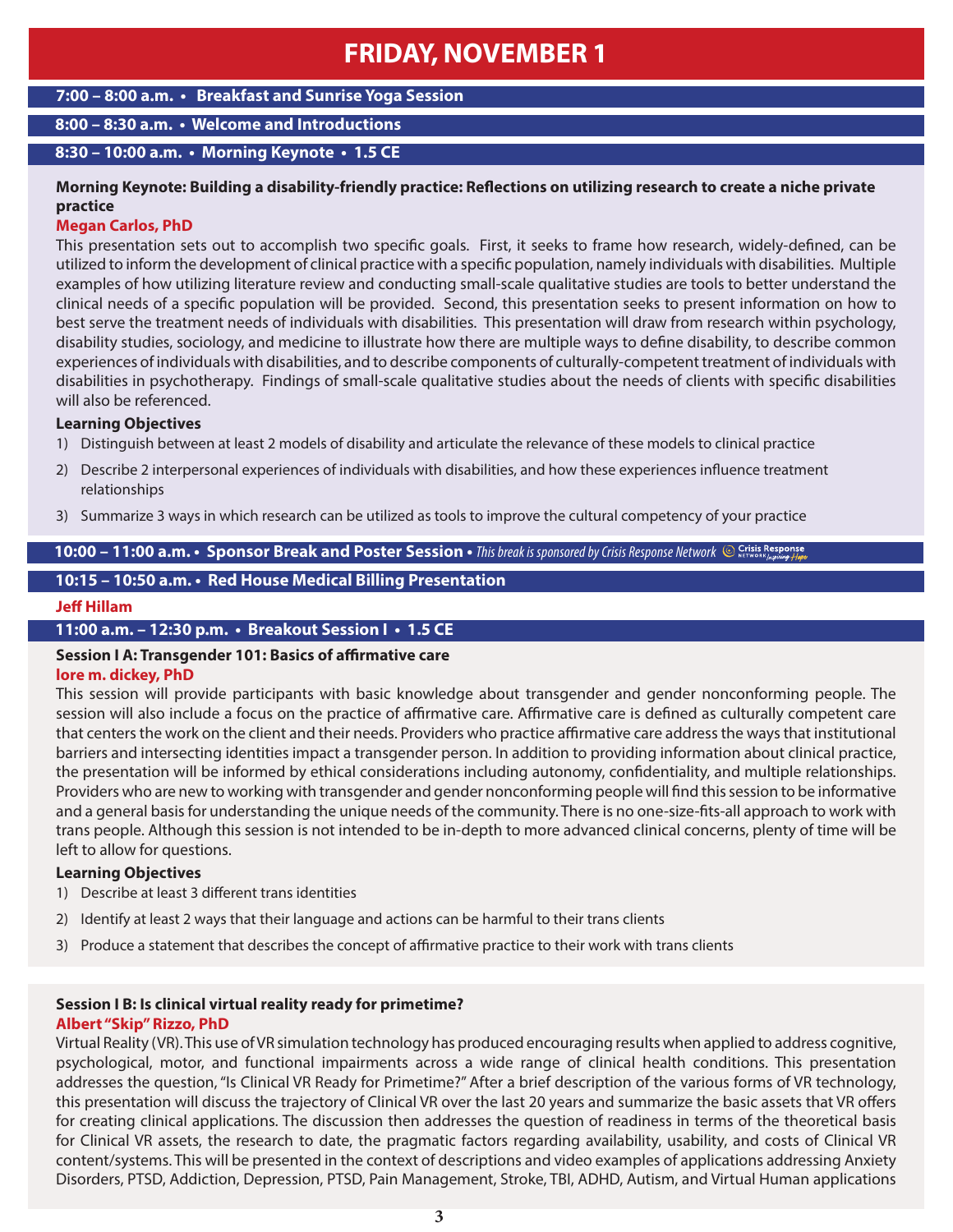for clinical training and patient facing healthcare support. Ethical issues for the safe use of VR with clinical populations will then be detailed. While there is still much research needed to advance the science in this area, this presentation will make the case that Clinical VR applications are in fact "ready for primetime". Moreover, if the science continues to bear out value, VR apps will soon become indispensable items in the toolbox of healthcare researchers and practitioners.

#### **Learning Objectives**

- 1) Describe the applications where virtual reality has been used in the study, assessment, treatment and rehabilitation of cognitive, psychological, motor processes
- 2) Explain and describe how recent advances in the creation of virtual humans can be used in clinical applications for training healthcare providers and for various patient-facing applications
- 3) Explain and describe the ethical and professional considerations for the safe and effective use of VR in clinical practice

# **Session I C: Demonstrating competent diversity practice through ABPP training and certification**

**Michael Tansy, PhD, NCC, NCSP, ABPP, Lisa Fischer, PhD, ABPP, Joel C. Frost, EdD, ABPP, Jessie Garcia, PhD, ABPP** The members of this symposium will discuss the history and current state of ABPP's efforts to increase its membership and leadership from among psychologists of diverse backgrounds, to infuse diversity into ABPP's culture, to promote rigorous examination of ABPP candidates regarding its foundational competency of diversity, and to highlight how specific individuals of diverse backgrounds experienced their ABPP board certification process, including how their examination teams addressed their aspect(s) of diversity.

#### **Learning Objectives**

- 1) Describe and identify the necessary elements required to foster greater inclusion of individuals of diverse backgrounds into professional organizations
- 2) Describe and discuss the history of ABPP's efforts to increase its membership and leadership from among psychologists of diverse backgrounds, and the active role that an organization's members can play in facilitating a more successful outcome
- 3) Describe how individuals of diverse backgrounds experience their ABPP board certification process, including how their examination teams addressed their aspect(s) of diversity
- 4) Describe the process of ABPP board certification and be able to apply this understanding to their choice to become board certified
- 5) Describe ABPP's efforts to infuse diversity into ABPP's culture, its unique challenges in this effort and its successes
- 6) Describe ABPP's efforts to promote rigorous examination of ABPP candidates regarding its foundational competency of diversity

*This session is sponsored by ABPP*



#### **Session I D: The illusion of safety: Practical methods for maintaining safety as a mental health practitioner John Delatorre, PsyD, Joel Dvoskin, PhD, ABPP, Stephanie Vitanza, PhD**

This presentation will review the ways in which mental health practitioners are susceptible to violent acts. There will be a discussion on the difference between risk and threat assessments and why the latter is much more valuable for clinicians who want to be safe. Finally, organizational, physical plan, and communication (including verbal de-escalation) will be presented in order to make the workplace safer.

#### **Learning Objectives**

- 1) Describe risk factors that increase the likelihood to engage in violence
- 2) Describe verbal de-escalation techniques
- 3) Identify the dangers of using "profiles" when making determinations about safety

#### **12:30 – 1:30 p.m. • Networking Lunch**

#### **1:30 – 1:45 p.m. • Sponsor Break**

### **1:45 – 3:15 p.m. • Breakout Session II • 1.5 CE**

#### **Session II A: Transgender 201: Case examples in clinical work lore m. dickey, PhD**

This session will include exploration of case examples when working with transgender clients. Cases will include exploring co-occurring mental health concerns, workplace issues, developing self-advocacy skills, and collaboration with other professionals. Time will be available for providers to bring their own cases for consultation. The approach to treatment will be affirmative practice which is defined as: "counseling that is culturally relevant and responsive to TGNC clients and their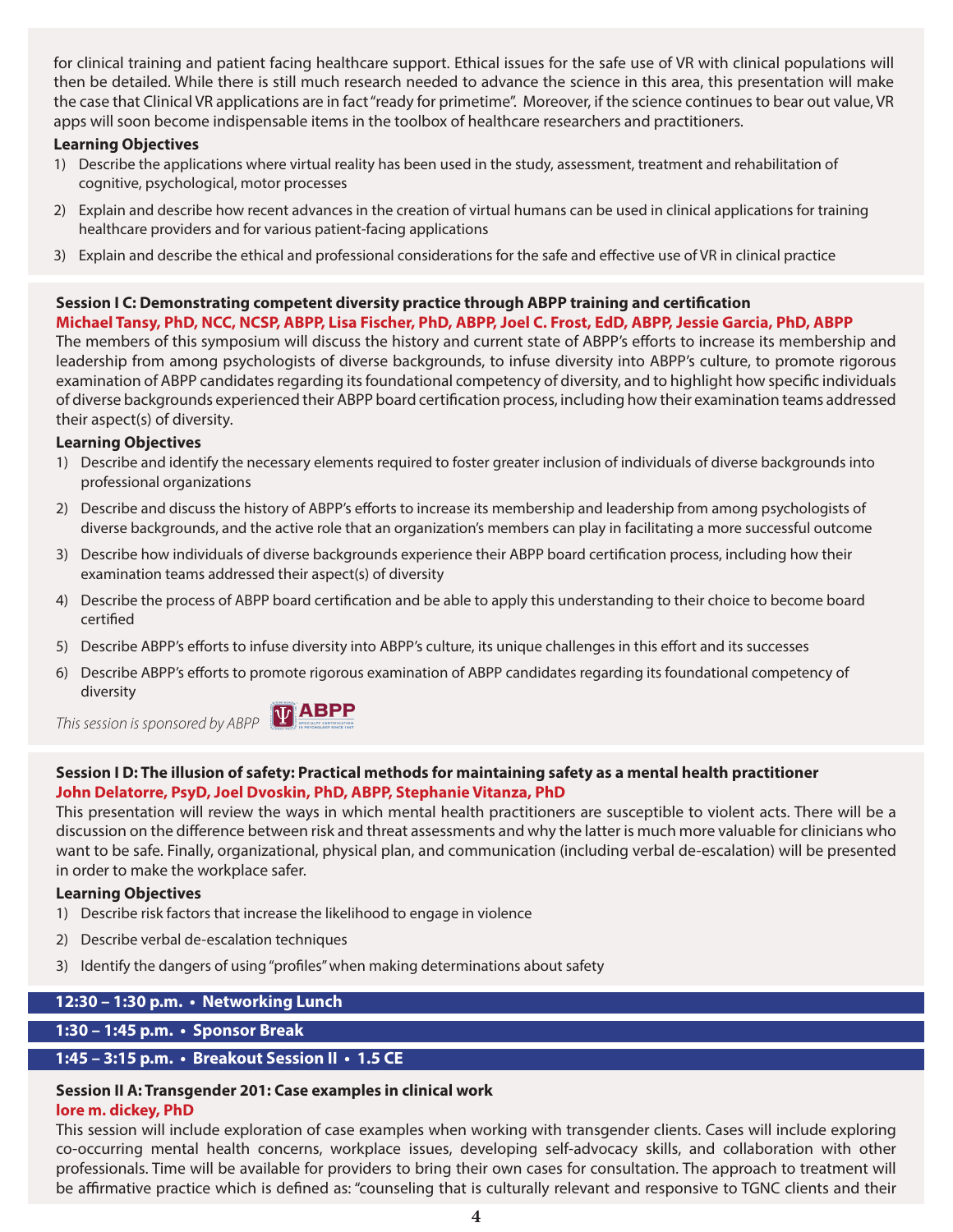multiple social identities, addresses the influence of social inequities on the lives of TGNC clients, enhances TGNC client resilience and coping, advocates to reduce systemic barriers to TGNC mental and physical health, and leverages TGNC client strengths" (Singh & dickey, 2017, p.4).

#### **Learning Objectives**

- 1) Describe 1 approach to working with four different cases
- 2) Apply 1 ethical decision making model to a clinical practice case example
- 3) Articulate 2 ways that intersection identities further disadvantage the lives of transgender clients

#### **Session II B: Therapeutic approaches to exercise addiction LeAnne Tolley, MSK, CIAYT, ERYT**

This presentation is designed to help clinicians recognize the difference between healthy exercise and exercise addiction, as well as identify the beneficial/detrimental impact that exercise may have on the mental/physical health recovery journey. Additionally, this presentation will offer therapeutic approaches that clinicians may utilize to process and promote a balanced approach to activity for health and wellness.

#### **Learning Objectives**

- 1) Define exercise addiction
- 2) Recognize signs and symptoms of exercise addiction in the mental health population
- 3) Identify at least 2 therapeutic approaches to exercise in the mental health population

*This session is sponsored by Center for Change*

#### **Session II C: Elevating and expanding your expertise as a sex therapist! Janice Brundage, PhD**

As freedom of expression impacts our sexual identities and practice, there is a growing need for education and training in the field of sexuality. Psychologists often are challenged by the complexities of clients that may present themselves in their agencies, organization and practice. Graduate programs frequently focus on one or two areas of investigations. This narrow methodology is very limiting. An innovative approach is viewing sex therapy from a comprehensive and holistic approach. Guidelines have been developed defining adequate training for therapists who would like to gain proficiency in this specialty. Important elements of a comprehensive program should include: reproductive anatomy, physiology, sexual dysfunction, attitude, value evaluation and gender identity and orientation training. This session will examine areas of knowledge important in developing expertise in sex therapy. The discussion incorporates credentialing requirements to meet these objectives. Included in the session will be a Power Point presentation from Dr. Rosalyn Dischiavo about exciting opportunities for training.

#### **Learning Objectives**

- 1) Identify 4 components of adequate training in sex therapy
- 2) Utilize a national certification opportunity in sex therapy thru the American Association of Sexuality Educators, Counselors and Therapists (ASSECT)
- 3) Describe education and training requirements for ASSECT Sex Therapy Certification

#### **Session II D: Behavioral health in specialty care: Services for bariatric surgery candidates John B. Martin, PhD, David G. Dubner, PhD**

This presentation will review the types of psychological services that can be integrated into a bariatric surgery program, factors involved in providing those services, and outcomes observed with those services. The presentation will conclude with a discussion of how to combine the psychological evaluation and ancillary services into an integrated program.

#### **Learning Objectives**

- 1) Describe 3 common psychological contraindications for bariatric surgery candidates
- 2) List 3 ancillary services psychologists can offer to bariatric surgery candidates
- 3) Identify at least 2 roles psychologists may have in offering those services

#### **3:15 – 3:30 p.m. • Sponsor Break**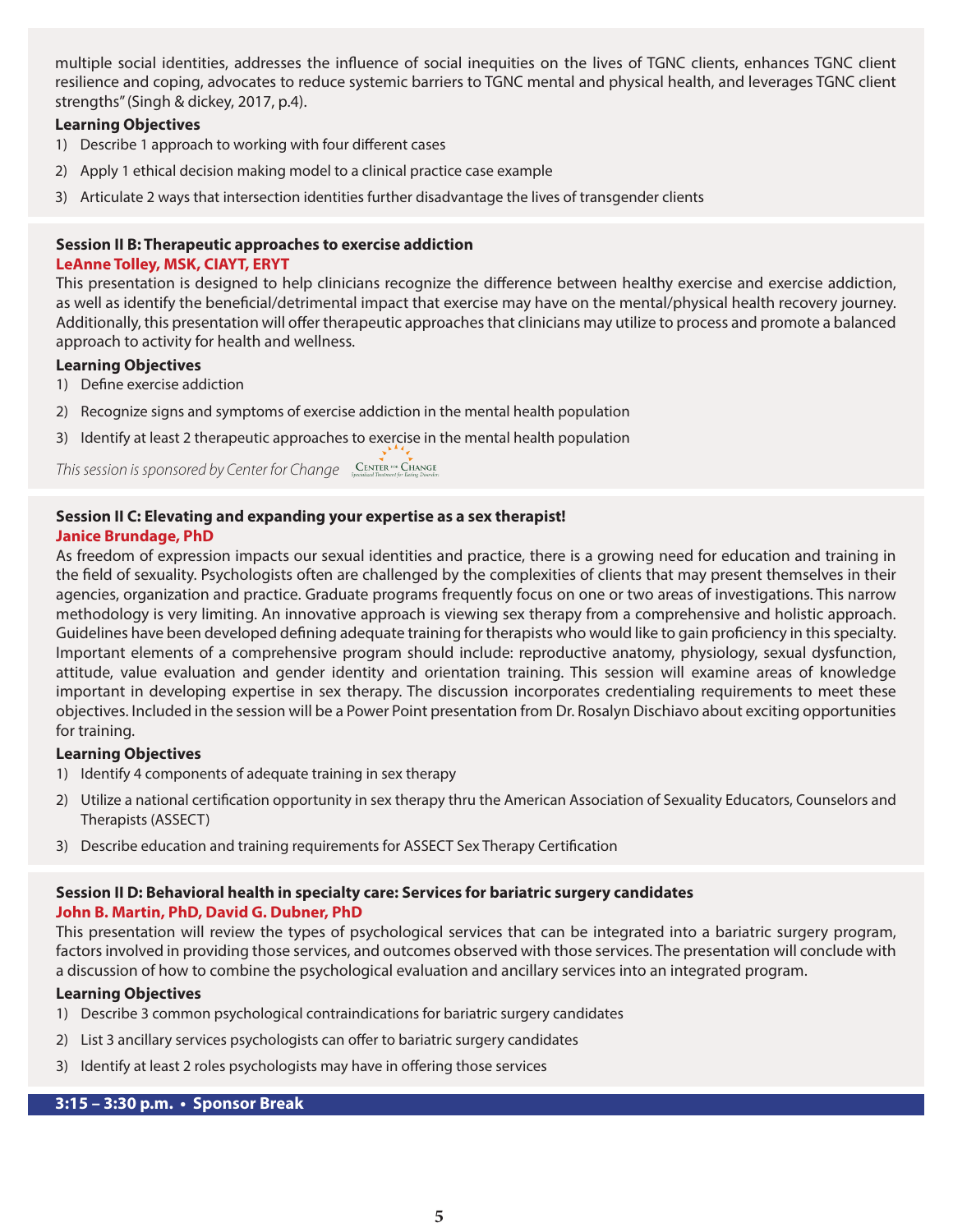#### **Afternoon Keynote: How acceptance and commitment therapy liberates evidence-based practice Steven C. Hayes, PhD**

Evidence-based therapy is moving from the context free straight-jacket of "protocols for syndromes" to the vital new era process-based therapy (PBT), in which the needs and strengths of the individual client, their cultural background, the analytic and practical skills of the practitioner, and the uplifting role of the relationship between them can become central in both science and practice. This presentation will examine this change and the reasons for it and will link the key features of PBT to Acceptance and Commitment Therapy and its underlying psychological flexibility model. ACT is perhaps the best known and best developed PBT model but by seeing the link between known processes of change and a multi-dimensional, multi-level evolutionary account, ACT and the psychological flexibility model is revealed to be part of a larger superset of processes and methods. It is time for practitioners to demand more of evidence-based models; these changes show how and why that is possible.

#### **Learning Objectives**

- 1) Describe how process-based therapy changes the model underlying evidence-based therapy
- 2) Link known processes of change to a multi-dimensional, multi-level evolutionary account
- 3) Describe the 6 key psychological flexibility processes that undergird Acceptance and Commitment Therapy

#### **5:00 – 5:15 p.m. • Sponsor Break**

#### **5:15 – 6:15 p.m. • Legislative Update/APA Address**

#### **Speaker TBD**

**6:15 – 6:45 p.m. • Presentation of Awards**

**6:45 – 8:00 p.m. • Awards Reception**

# **SATURDAY, NOVEMBER 2**

#### **7:00 – 8:00 a.m. • Breakfast and Sunrise Yoga Session**

#### **8:00 – 9:30 a.m. • Morning Keynote • 1.5 CE**

#### **Morning Keynote: Disarming microaggressions: Microintervention strategies for targets, allies and bystanders Derald Wing Sue, PhD**

Given the immense harm inflicted on individuals and groups of color via prejudice and discrimination, it becomes imperative for our nation to begin the process of disrupting, dismantling, and disarming the constant onslaught of microagressions. A review of response to racism suggests that microagression reactions/interventions may be primarily (a) to remain a passive, retreat, or give up, (b) to strike back or hurt the aggressor, (c) to stop, diminish, deflect, or put an end to the harmful act, (d) to educate the perpetrator, (e) to validate and support the targets, (f) to act as an ally, (g) to seek social support, (h) to seek outside authority or institutional intervention, or (h) to achieve any combination of these objectives.

This keynote address will present a conceptual framework that (a) emphasizes the harmful impact of microaggressions on persons of color (b) includes a distinction between individual microaggressions that arise interpersonally and macroaggressions that arise on a systemic level, (c) acknowledges the importance of self-care in coping used by persons of color, (d) emphasizes the importance of diminishing and neutralizing not only harmful micro but macroaggressions as well, (e) suggests intervention strategies that can be used by targets, White allies and bystanders to disrupt racism, (f) examines the need to immunize and arm people of color and white allies in the resistance they are likely to encounter when exercising anti-racist actions, and (g) relate these interventions to the goals of social justice.

#### **Learning Objectives**

- 1) Define the term "microintervention"
- 2) Distinguish between microaggressions and macroaggressions
- 3) List 2 reasons for inaction and silence in the face of a biased statement or action
- 4) Discuss 2 examples of the psychological benefits that accrue to those who engage in anti-bias actions
- 5) Provide at least 2 examples of the major goals of microintervention strategies

#### **9:30 – 10:00 a.m. • Sponsor Break**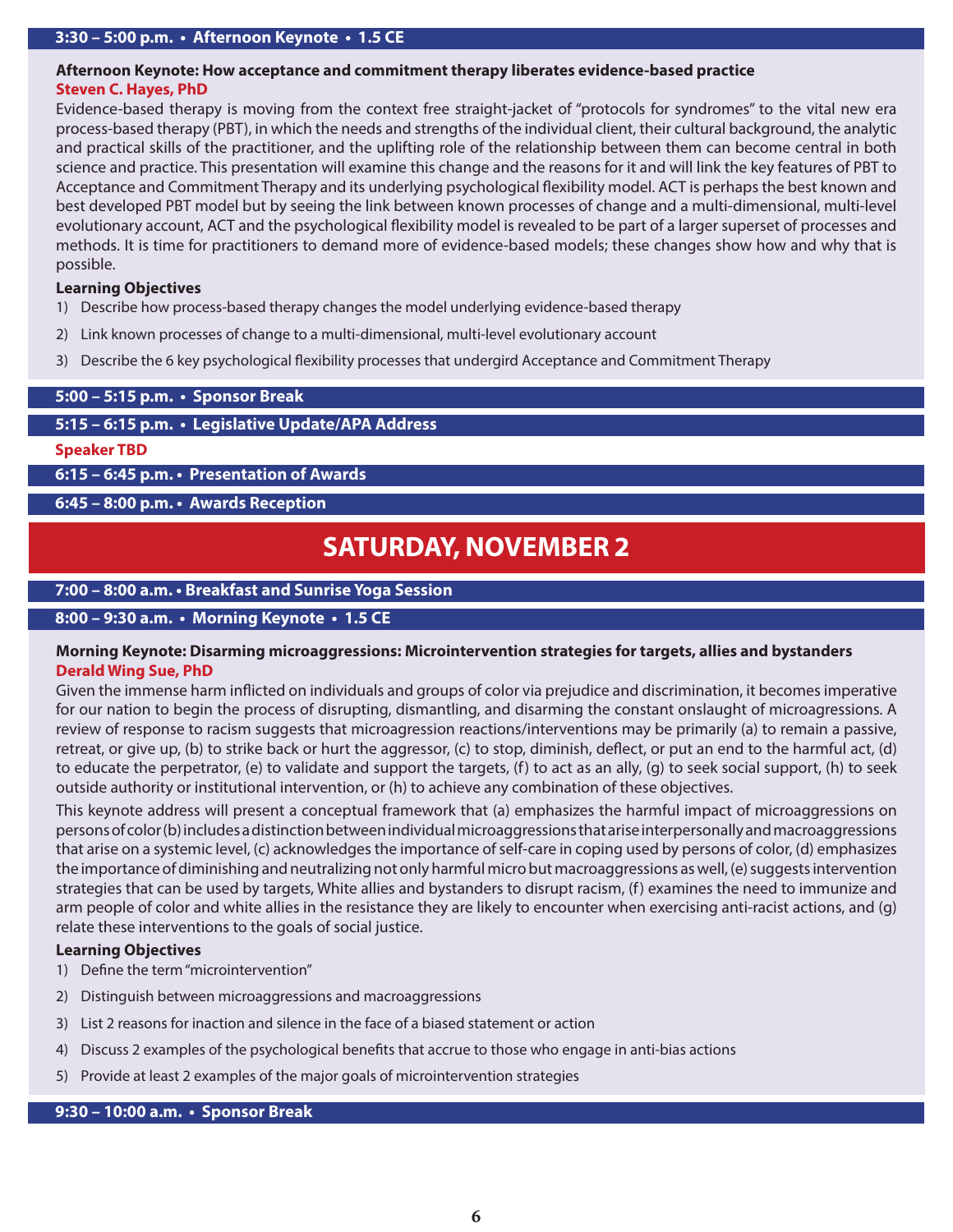#### **Session III A: The impact of childhood experiences on wellness in the LGBTQ community Marcus Earle, PhD, LMFT, CSAT, S-PSB, Rick Isenberg, MD, LAC**

The LGBTQ community has been found to be at substantially higher risk for victimization, homelessness, suicide, substance use, STIs, and a host of other mental health and medical issues. Large population studies have identified risk factors, largely adverse experiences in childhood, that predispose this population to poor outcomes. Studies have also identified resilience factors that mitigate these risks and promote wellness and life satisfaction. It is out of the complex interaction between childhood adversity and resilience factors that self-worth, personal identity, and life satisfaction emerge.

This talk will examine the impact of childhood experiences on the development of self-worth, attachment style, and emotional and medical well-being in the LGBTQ community. Through review of recent literature, we will look at childhood adversity and connect the dots between the hardships that LGBTQ youth face in our society (bullying, bashing, rejection, physical/ sexual abuse) and the low self-esteem and sense of unworthiness that may lead to addiction, compulsivity, homelessness, depression, and suicide. We will also look at the type of supportive childhood experiences that promote resilience, selfacceptance, and good mental health. We will examine how the various experience of adversity and support combine and manifest in the development of identity, relationship satisfaction, and wellness.

#### **Learning Objectives**

- 1) Describe 5 ways that the role of adverse childhood experiences (ACEs) impact the development of personality, self-esteem, and mental illness
- 2) Identify 5 resiliency factors that lead to positive self-worth, stable attachment, and emotional resilience in the LGBTQ community
- 3) Describe 4 ways that adverse childhood experiences (ACEs) and resiliency factors affect the development of self-worth, sexual identity, sexual expression, and relationship satisfaction in gender and sexual minorities

#### **Session III B: Companioning the mourning soul: A mindfulness-based bereavement care model Melissa Flint, PsyD, CT, CCTP**

As clinicians, we are often taken back by the enormity of suffering brought into our offices by grieving clients. This is particularly true when dealing with traumatic grief, including the death of children. This presentation will explore a companioning model with an emphasis on the conscious and intentional approaching of grief. We, as clinicians, have often not been trained to experientially approach suffering, to help our clients do the same, nor how to utilize self-care/awareness to combat traumatic stress in our work. In this training you will learn about the ATTEND Model and understand the concept of Companioning as it relates to mindfully working with those who are bereaved. Utilizing nearly 2 decades of experience with the traumatically bereaved, Dr. Flint will share research, insight, and practice application to help us work more effectively with those whose pain is so great.

#### **Learning Objectives**

- 1) Identify 6 parts of the ATTEND Mindfulness-based bereavement care model
- 2) Define the concept of companioning the traumatically bereaved
- 3) Identify 2 ways to incorporate mindfulness based bereavement care techniques into work with clients
- 4) Identify how the ATTEND model identified cultural diversity through the "Nuance" concept of this model

#### **Session III C: Be connected: Preventing veteran suicide through a community-driven upstream approach Thomas Winkel, MA, LPC, NCC, R. Blake Chaffee, PhD, ABPP**

The national suicide rate for veterans is 1.5 times the rate of the general population (U.S. Department of Veterans Affairs Office of Mental Health and Suicide Prevention, 2018). In an Arizona statewide needs assessment, 41% of veterans reported experiencing suicidal ideations and 1 in 3 veterans and family members were unaware of at least one number to call for help in a time of crisis (Arizona Coalition for Military Families, 2018). The interpersonal theory of suicide suggests that suicidal ideations begin with feelings of thwarted belongingness, perceived burdensomeness, and hopelessness, and is supported by veteran-specific research. New efforts to prevent suicide focus on reducing social isolation and promoting a model of connectedness, but rigorous evaluations of suicide prevention programs for veteran populations are rare. Arizona is leading the nation in developing the first statewide collective impact initiative to prevent veteran suicide through a public/private partnership model including state entities, the VA, and other key stakeholders. Established in 2017, the Be Connected program includes a 24/7 support line, an online and in-person resource navigation, and training for service members, veterans, family members, providers and helpers. The Be Connected upstream intervention model focuses on providing resources across all social determinants of health before an individual reaches the point of a mental health crisis.

#### **Learning Objectives**

1) Define and discuss a community-based upstream approach to preventing suicide among service members, veterans, and family members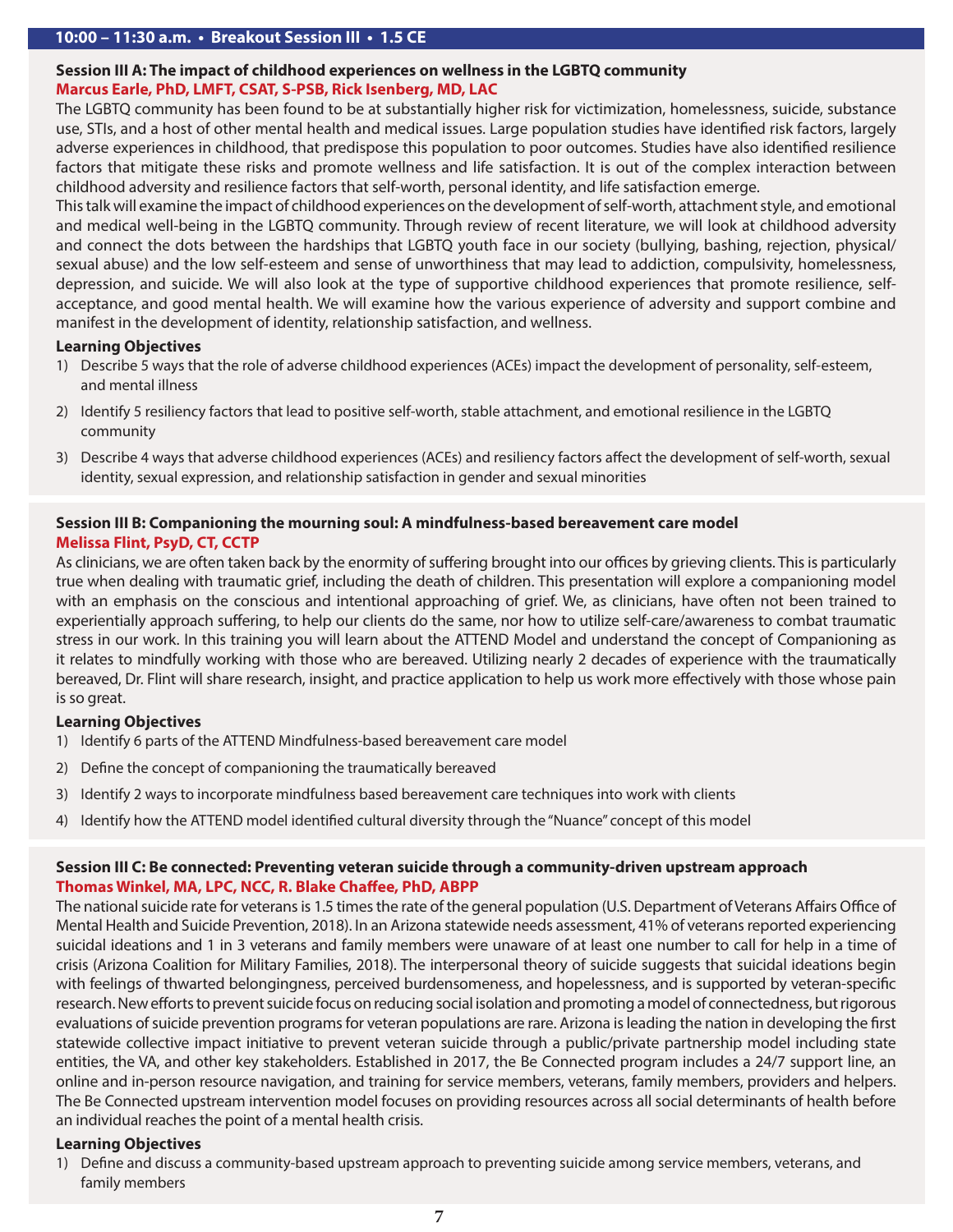- 2) Describe the unique social and systemic considerations when addressing the needs of service members, veterans, and military family populations
- 3) Practice using the Be Connected program tools that foster connectivity to support and resources

#### **Session III D: Game on: Leveling up a psychologist's knowledge about online gaming Shelly Marsh, PsyD**

This training will (1) explore how research is informing psychologists to understand the online gaming culture, (2) explain the immersive neurological and social impacts players experience, and (3) detail the benefits and detriments of online gaming in the lives of clients and their loved ones. This training aims to depict a holistic, research-focused and therapeutically informed approach to gaming culture and its effects, both positive and negative.

Over the past decade gaming has challenged behavioral health practitioners to question how this recreational activity can be a behavioral health crisis or a benefit in the lives of clients and their social circles. As a result, more precise research has emerged to guide practitioners to improve prevention and treatment strategies, while maximizing the benefits of the gaming experience.

Online gaming is a \$100B/year industry engaging 100 million simultaneous people worldwide in any given hour, with the US having the 2nd largest share. Gaming is a recreational, social, educational and sometimes financially rewarding experience in the lives of gamers. Gaming crosses all ages, socio-economic levels, ethnicities and sexual orientations. In 2018 WHO added gaming disorder to the addictive disorders section to the ICD-11 and in 2013 the APA recognized internet gaming disorder as a condition for further research in the DSM-5.

#### **Learning Objectives**

- 1) Identify 5 aspects of online gaming culture; a multi-billion dollar international recreational, educational, and immersive experience
- 2) Learn how research is informing psychologists to be more effective in identifying 5 gaming benefits and 5 gaming detriments (physiological and behavioral)
- 3) Define 3 treatment approaches that are in practice and/or research informed

#### **11:30 – 11:45 a.m. • Sponsor Break**

#### **11:45 a.m – 1:15 p.m. • Breakout Session IV • 1.5 CE**

#### **Session IV A: Promoting resilience and equity for LGBTQ youth of color Veenod Chulani, MD, MSED, FSAHM, CEDS**

LGBTQ people share membership in a group with historically marginalized social status relative to the cultural norms of exclusive heterosexuality and conformity to traditional gender roles and expectations. Additionally, their experiences are influenced by their other intersecting identities, including race/ethnicity. Existing literature on racial/ethnic minority LGBTQ populations describe challenges and disparities across multiple dimensions. These disparities must be interpreted in the context of chronic minority stress and structural, enacted, and internalized stigma.

Medical and mental health professionals working with racial/ethnic minority LGBTQ youth have the opportunity to create affirming environments, explore the influence of their membership in stigmatized groups, and address modifiable risk and protective factors across their social ecologies to promote resiliency, positive development and health equity for the population. This workshop examines sexual and racial/ethnic identity development as individual, concurrent, and intersecting processes and describes the impact of sexual stigma and racism on racial/ethnic minority LGBTQ populations. The workshop also describes affirmative, trauma-informed, culturally humble, and strength-based approaches in caring for the population while emphasizing interprofessional collaboration. The session will draw upon the experience of Phoenix Children's Hospital's Gender Management Service and Homeless Youth Outreach Program and will include a combination of didactic presentation and large group discussion.

#### **Learning Objectives**

- 1) Discuss sexual and racial/ethnic identity development as individual, concurrent, and intersecting processes
- 2) Define 3 aspects of racial/ethnic and sexual stigma
- 3) Describe at least 2 disparities affecting the racial/ethnic minority LGBTQ populations
- 4) Describe affirmative, interprofessional collaborative, trauma-informed, and strength-based clinical approaches in caring for LGBTQ youth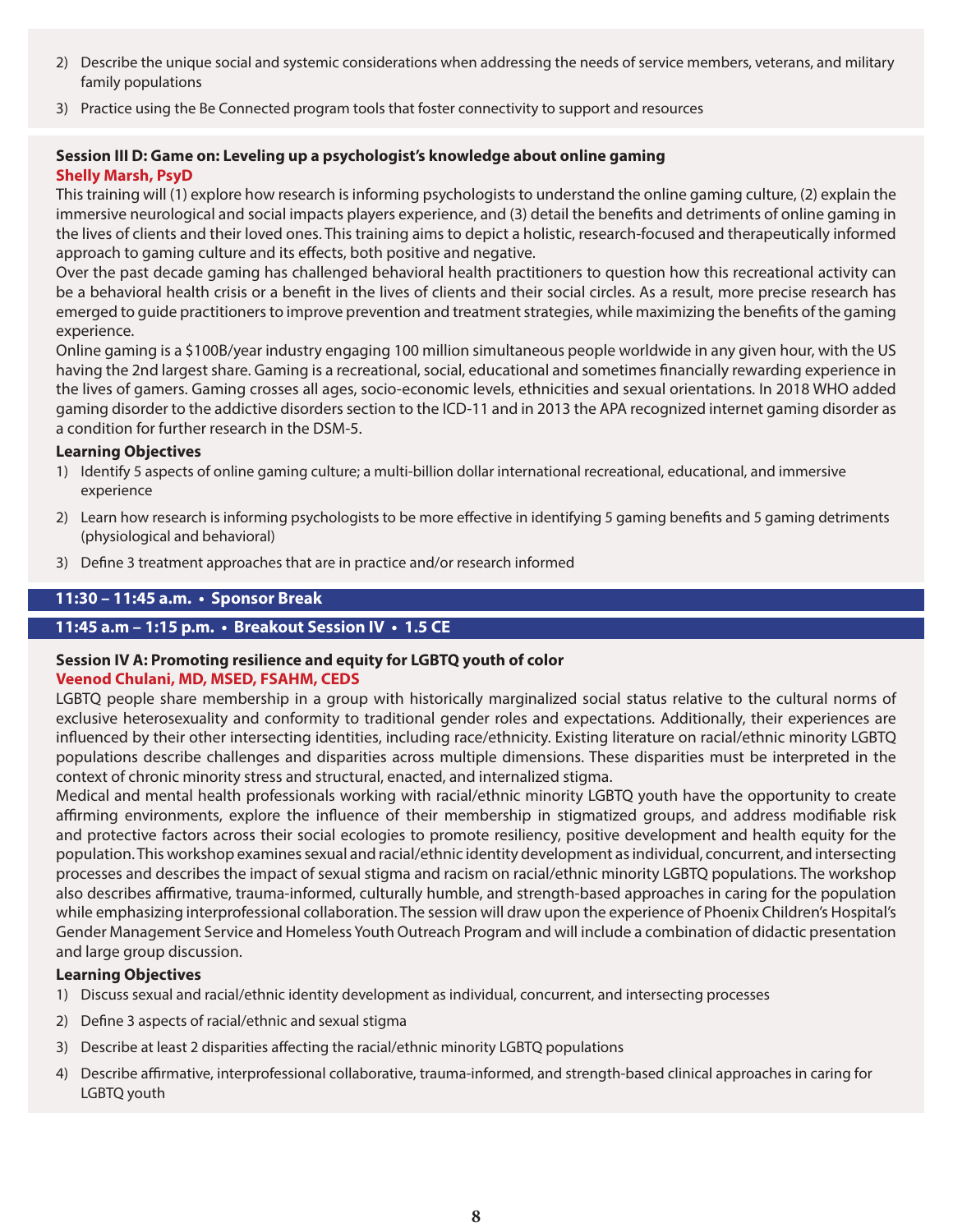#### **Session IV B: Culture-Centered inclusive leadership for and by women**

#### **Patricia Arredondo, EdD, NCC, Jean Lau Chin, EdD, ABPP, Y. Evie Garcia, PhD, Liza Cohen Hita, PhD, Andrea Romero, PhD**

The terms diversity, equity, and inclusion (DEI) are pervasive drivers for change in universities, hospitals, and other workplaces that strive to value the access, representation, and success of historically underrepresented individuals and groups such as women. Research (Arredondo, 1996; Arredondo, 2019; Trimble & Chin, 2018) indicates that fulfilling DEI goals requires transformational, culture-centered leadership, and inclusive, integrative models. The models and practices are examples of applied psychology.

The workplace as a gendered context in hetereopatriarchy-structured organizations (Ely & Kimmel, 2018) where women have to walk the "borderlands" will be examined with examples of structural barriers (unconscious biases, presumed incompetence) and assets (empathy and empowerment) for inclusion. Also discussed is resonant leadership (Goleman, Boyatzis & McKee, 2002; Arredondo, 2019), grounded in LatCrt Theory, critical hope and healing (Chavez-Dueñas and Adames, 2019). This is a theoretical framework with practical application for women's "ways" of listening, empathy and caring.

The symposia will be led by women leaders who strive to promote inclusive diversity practices with and for women of all dimensions of identity and developmental stages of their career and in different work settings—educational, mental health, and the private sector. Examples of their inclusive leadership practices include mentorship, coaching, and teamwork.

#### **Learning Objectives**

- 1) Specify 2-3 concepts that represent barriers to professional women's advancement
- 2) Identify 2-3 examples of inclusive leadership
- 3) Identify 2-3 leadership concepts that apply to women's ways of leading
- 4) Identify 2-3 cultural strengths women draw upon in leading

#### **Session IV C: Who's on first: Current issues in third party service situations Faren Akins, JD, PhD, Andy Hogg, PhD, ABPP, Jeni McCutcheon, PsyD, MSCP, ABPP**

This program examines third party situations involving: 1) assessments (i.e., pre-employment screening, fitness-for-work evaluations, disability eligibility assessments, etc.); 2) intervention services (i.e., employer-offered wellness programs, courtordered treatments, employer-required DV, sensitivity, or substance use counseling, etc.); and 3) management of requests for records made by someone other than a patient or evaluee.

*• This program is designed to meet criteria for Ethics credit, however, final determination is made by the ABPE. •*

#### **Learning Objectives**

- 1) Identify 3 challenges of providing services in third party service situations
- 2) Identify and manage ethical and legal duties to multiple parties in third party service situations
- 3) Articulate the ethical controversies about ownership of records when there are multiple clients

#### **Session IV D: Using telehealth for PTSD treatment and TBI Evaluations with veterans Mary Lu Bushnell, PsyD, ABPP-CN, Courtney E. Baker, PsyD**

Telehealth is a rapidly growing treatment modality. It has been shown to increase access to high quality health care services by using information and telecommunication technologies to provide health care services when the patient and practitioner are separated by geographical distance. The VA system currently has the largest telehealth program and is continuing to expand. Specifically, telehealth is growing in the areas of PTSD treatment and traumatic brain injury evaluations, among other areas of mental health care, within the VA. Studies have shown that providing PTSD treatment via telehealth is a viable treatment option for veterans who cannot easily access care because of geographic distance and may serve to reduce the negative impacts from stigma. Additionally, considerable development has occurred in the areas of telerehabilitation and telehealth for patients with TBI and research has shown that a majority of patients with TBI can engage with distant providers successfully. This presentation aims to share how telehealth is successfully being utilized at the Phoenix VA in order to treat and assess Veterans with both PTSD and TBI.

#### **Learning Objectives**

- 1) Describe ways in which telehealth is being used in different ways to treat Veterans
- 2) State at least 3 advantages of using telehealth for conducting assessments and interventions via telehealth
- 3) List some of the obstacles to utilizing telehealth and strategies for overcoming these challenges

#### **1:15 – 2:00 p.m. • Networking Lunch**

**2:00 – 2:15 p.m. • Sponsor Break**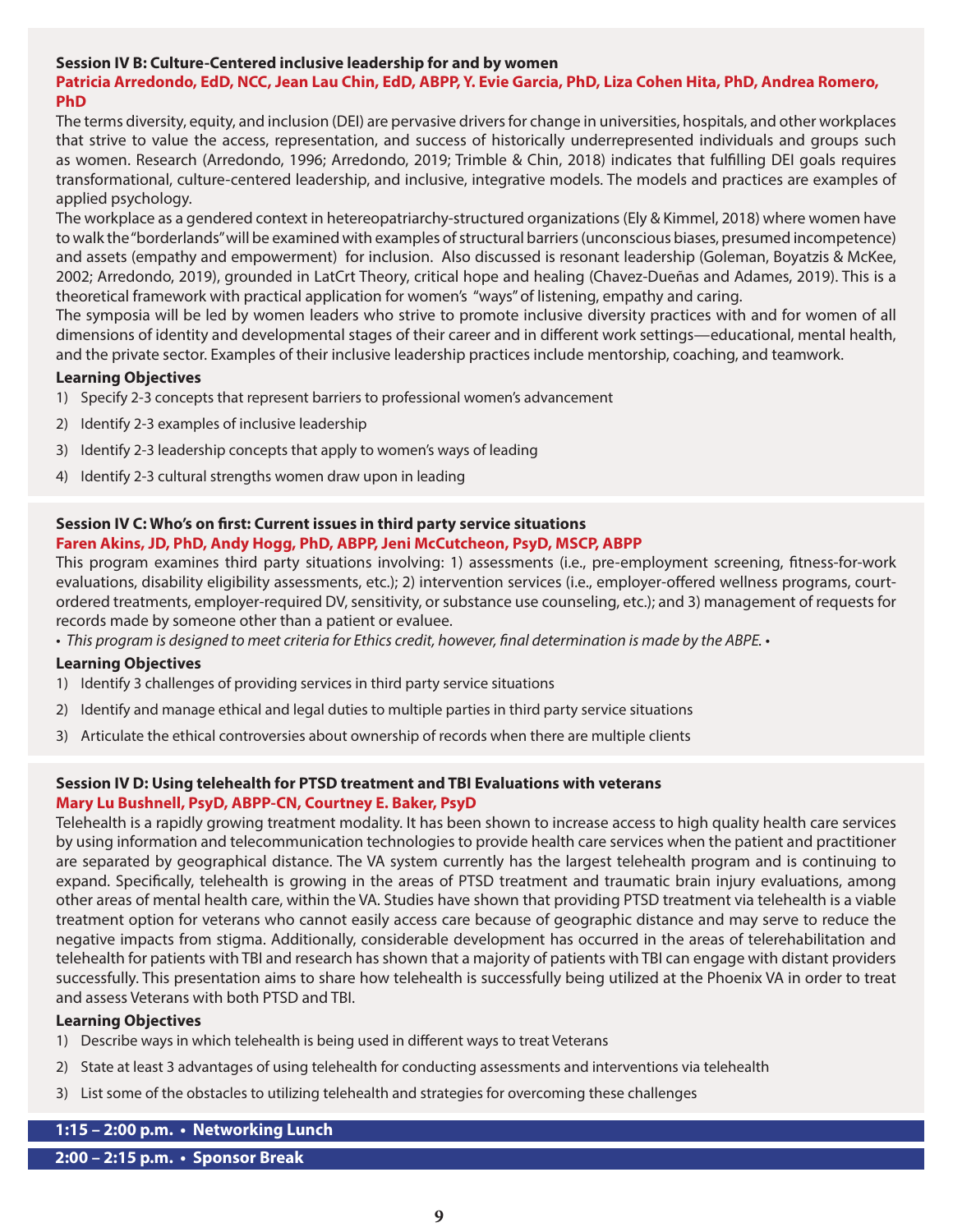# **Session V A: Trans: The movie**

#### **lore m. dickey, PhD**

This 90-minute documentary follows several trans people across their transition and other life experiences. The film does an excellent job of describing the types of challenges faced by transgender people. The discussion after the movie will allow for participants to explore their reactions to the movie and the types of common assumptions that are made when working with trans people. The discussion leader will have several questions ready for exploration from the participants. Topics covered in the movie including parenting, coming out, readiness for surgery, and suicide. The filmmaker (Mark Schoen) weaves the stories of trans people together in such a way that the stories are captivating and informative.

#### **Learning Objectives**

- 1) Describe 2 kinds of challenges faced when engaging in family planning
- 2) List 3 challenges faced by trans people
- 3) Describe at least 2 ways one can support a trans client in preparation for surgery

#### **Session V B: National issues and trends in professional psychology**

#### **Cindy Olvey, PsyD, Deborah C. Baker, JD, Janet Orwig, MBA, CAE, Michael Tansy, PhD, NCC, NCSP, ABPP**

External changes impacting professional psychology are occurring at a rapid pace in technology and health care delivery. Changes initiated within the profession are also occurring as evidenced by an increased focus on the competence of health service psychologists. This program will focus on three areas occurring at the national level that are affecting professional psychology now and into the future. Research guiding each area will also be discussed.

- The American Board of Professional Psychology (ABPP) is reinventing the specialty board certification process to include Maintenance of Certification in an effort to demonstrate and ensure ongoing competence of professional psychologists in specialty areas.
- In response to the increased demand for electronic delivery of psychological services, the Association of State and Provincial Psychology Boards (ASPPB) developed the Psychology Interjurisdictional Compact (PSYPACT). To date, nine states—including Arizona—have adopted the PSYPACT and implementation has recently begun. Arizona psychologists will soon have the opportunity to expand their practices to cross state lines electronically or temporarily in person.
- The American Psychological Association (APA) is currently pursuing accreditation of Master's level programs in psychology in response, in part, to marketplace and workforce factors in meeting the increased demand for mental health services as well as keeping pace with the shift toward integrated care.

#### **Learning Objectives**

- 1) Describe the process by which a psychologist demonstrates competence through board certification
- 2) Identify and describe 3 ways PSYPACT benefits consumers and psychologists
- 3) Identify 3 ways the development of an evidence-based scope of practice in psychology for individuals trained at the master's level will impact services provided to the public and health service psychology broadly

### **Session V C: Eighteen candles: Transitioning into the adult mental health system Jennifer Weller, PhD, Gwen Levitt, DO, Brian Theut**

At the stroke of midnight when an adolescent turns 18, he is suddenly considered an "adult." Mental health services must transition from the child/adolescent system of care to the adult system. Although chronologically "adults" in the eyes of the law, many 18-year-olds lack the capacity to make informed decisions about their mental and medical health, education, and vocational needs. Parents and caregivers of adolescents with severe mental illness, neurodevelopmental disorders, or youth in the custody of the Department of Child Services must plan ahead to guide these individuals through the complicated system of mental health care. Enrolling in necessary services as an adult occurs on a voluntary basis. Many adolescents require guardianship to ensure that their needs are fully met. Psychologists and other mental health providers can assist these patients, families, and caregivers in understanding and navigating the maze of services. Dr. Weller, Dr. Levitt, and Mr. Theut will discuss the nuances of this transition from mental health and legal perspectives.

#### **Learning Objectives**

- 1) Explain how the guardianship process works in Arizona
- 2) Identify future needs of impaired individuals with mental health care, insurance, education, vocation, and finances
- 3) Understand available social services for young adults in Arizona